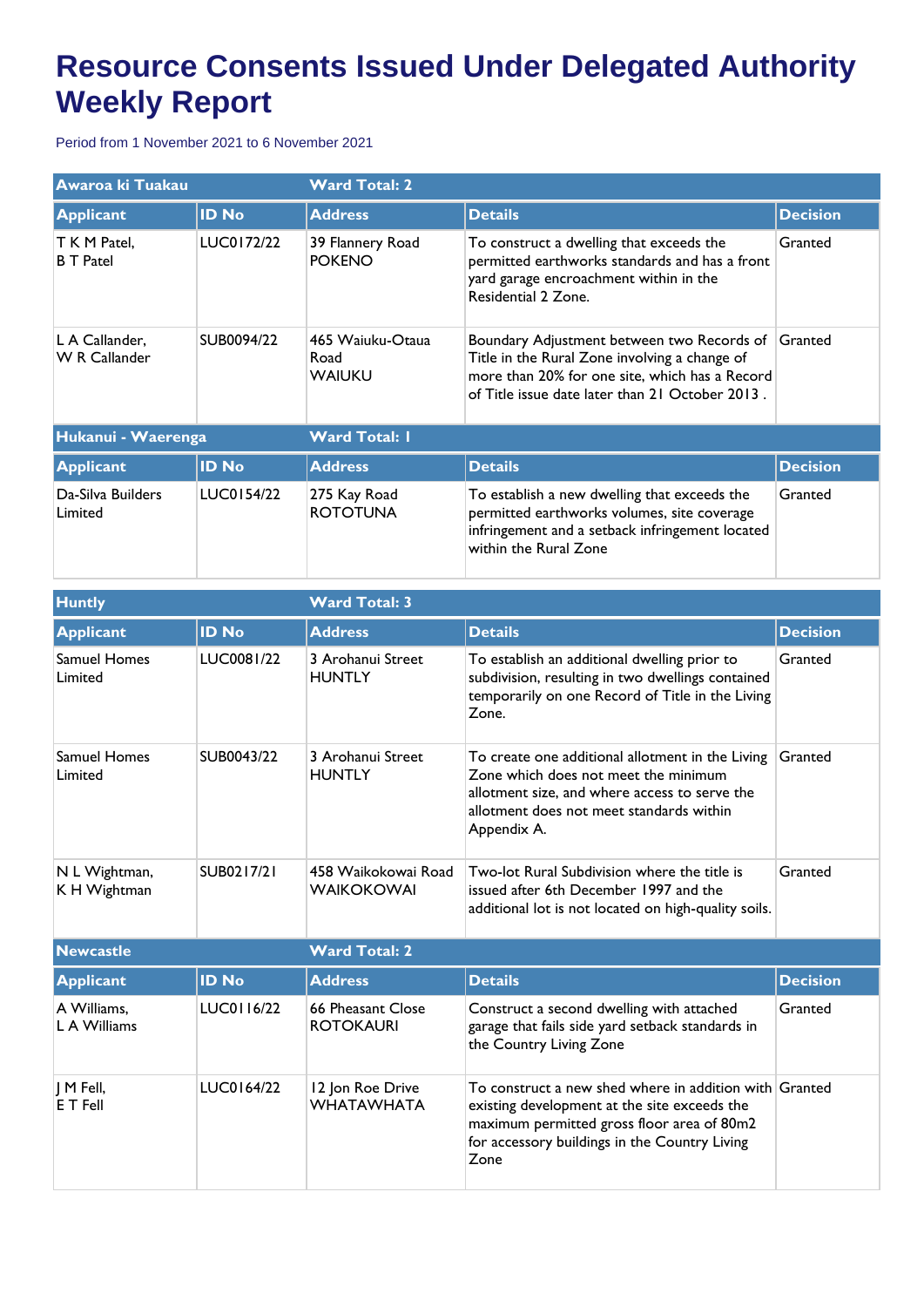## **Resource Consents Issued Under Delegated Authority Weekly Report**

Period from 1 November 2021 to 6 November 2021

| <b>Ngaruawahia</b>                         |              | <b>Ward Total: 4</b>                 |                                                                                                                                                                                                                                                                                                          |                 |  |  |
|--------------------------------------------|--------------|--------------------------------------|----------------------------------------------------------------------------------------------------------------------------------------------------------------------------------------------------------------------------------------------------------------------------------------------------------|-----------------|--|--|
| <b>Applicant</b>                           | <b>ID No</b> | <b>Address</b>                       | <b>Details</b>                                                                                                                                                                                                                                                                                           | <b>Decision</b> |  |  |
| River Road North (3) LUC0461/21<br>Limited |              | 130 Starr Road<br><b>NGARUAWAHIA</b> | Combined Subdivision and Land Use Consent<br>for a Comprehensive Residential Development<br>for 40 Allotments and construction of 40<br>detached dwellings, associated activities include<br>earthworks, formation of a communal open<br>space and roads to vest in the Living Zone<br>(New Residential) | Granted         |  |  |
| Da-Silva Builders<br>Limited               | LUC0616/21   | 60 Washer Road<br><b>HOROTIU</b>     | Joint land use and subdivision consent for a<br>proposed 12 lot Comprehensive Residential<br>Development within the New Residential Zone<br>and partial cancellation of a Consent Notice.                                                                                                                | Granted         |  |  |
| River Road North (3) SUB0161/21<br>Limited |              | 130 Starr Road<br><b>NGARUAWAHIA</b> | A Comprehensive Residential Development for<br>40 Allotments and construction of 40 detached<br>dwellings, associated activities include<br>earthworks, formation of a communal open<br>space and roads to vest in the Living Zone<br>(New Residential)                                                  | Granted         |  |  |
| Da-Silva Builders<br>Limited               | SUB0223/21   | 60 Washer Road<br><b>HOROTIU</b>     | Joint land use and subdivision consent for a<br>proposed 12 lot Comprehensive Residential<br>Development within the New Residential Zone<br>and partial cancellation of a Consent Notice                                                                                                                 | Granted         |  |  |
| <b>Onewhero-Te Akau</b>                    |              | <b>Ward Total: 5</b>                 |                                                                                                                                                                                                                                                                                                          |                 |  |  |
|                                            |              |                                      |                                                                                                                                                                                                                                                                                                          |                 |  |  |
| <b>Applicant</b>                           | <b>ID No</b> | <b>Address</b>                       | <b>Details</b>                                                                                                                                                                                                                                                                                           | <b>Decision</b> |  |  |
| R Van Rijs,<br>R van Rijs-Alferink         | LUC0006/22   | 445 Kohanga Road<br>TUAKAU           | Erection of a dwelling and associated curtilage<br>activities and enabling earthworks within a<br>Schedule 5 area and Significant Natural Area in<br>the Rural Zone.                                                                                                                                     | Granted         |  |  |
| S D Foote                                  | LUC0075/22   | 737 Highway 22<br><b>TUAKAU</b>      | Construct a dwelling and garage within a<br>Schedule 5B area (Pukekawa Scoria Cone) in<br>the Village Zone                                                                                                                                                                                               | Granted         |  |  |
| L Foord,<br><b>B</b> Foord                 | LUC0126/22   | 246B Kaipo Flats Road<br>TUAKAU      | New proposed building site and Earthworks in<br>the Rural Zone to construct a building platform<br>that exceeds maximum earthworks volume and<br>maximum depth of excavation cut or fill in a<br>schedule 5 area.                                                                                        | Granted         |  |  |
| Heathcote Legal<br>Limited                 | SUB0052/22   | 246B Kaipo Flats Road<br>TUAKAU      | Partially revoke the right of way for<br>easements I 1803053.6 marked 'J' on scheme<br>plan.                                                                                                                                                                                                             | Granted         |  |  |